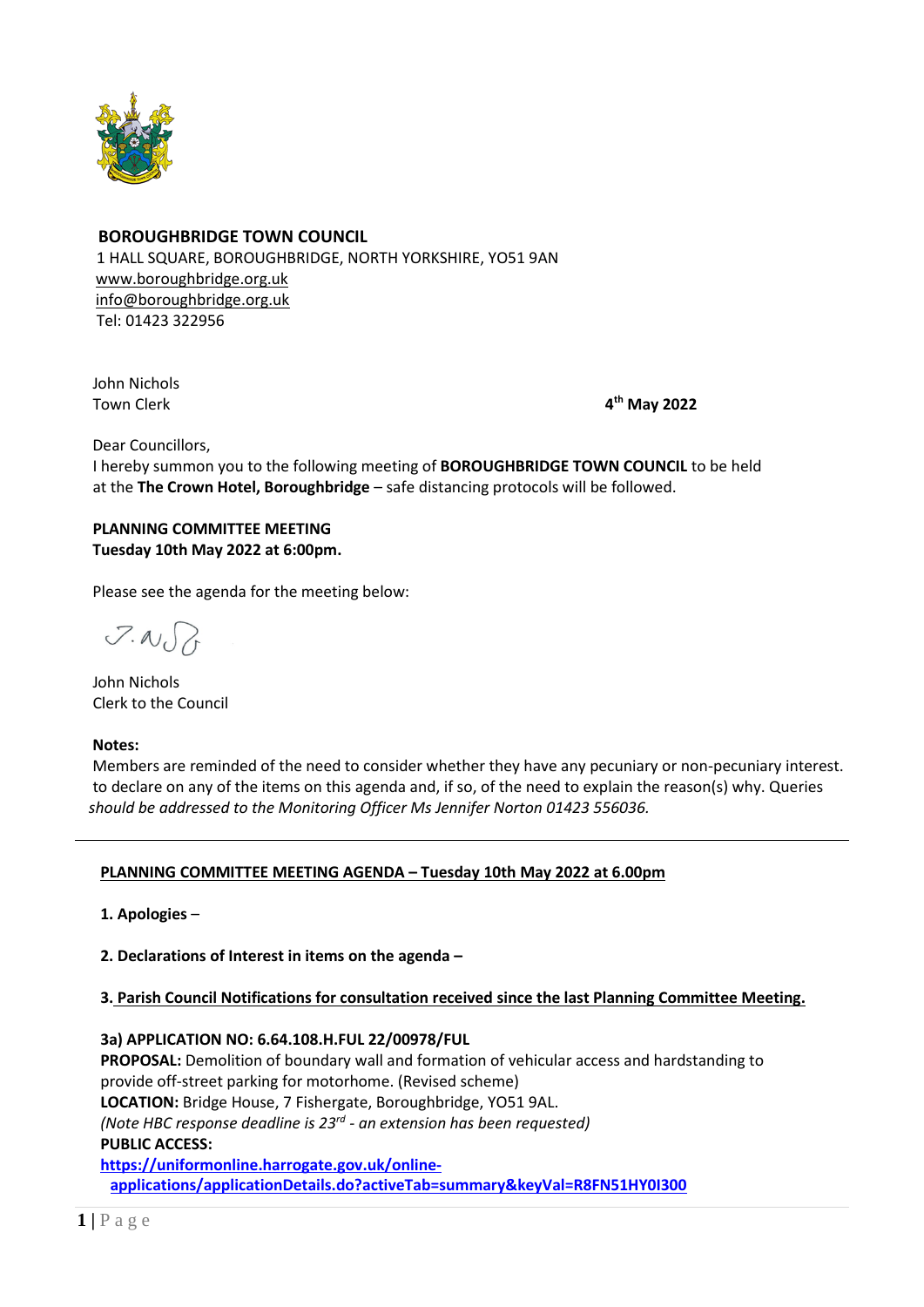### **3b) APPLICATION NO: 6.64.818.FUL 21/05282/FUL**

 **PROPOSAL:** Erection of two storey extension.  **LOCATION:** 159 Druids Meadow, Boroughbridge, YO51 9NP *(Note HBC response deadline is 23rd - an extension has been requested)*   **PUBLIC ACCESS:**

 **[https://uniformonline.harrogate.gov.uk/online](https://uniformonline.harrogate.gov.uk/online-applications/applicationDetails.do?activeTab=summary&keyVal=R3R99NHYKYV00)[applications/applicationDetails.do?activeTab=summary&keyVal=R3R99NHYKYV00](https://uniformonline.harrogate.gov.uk/online-applications/applicationDetails.do?activeTab=summary&keyVal=R3R99NHYKYV00)**

#### **3c) APPLICATION NO: 6.64.786.C.FUL 22/01229/FUL**

 **PROPOSAL:** Change of use of agricultural land to a dog walking/activity area.  **LOCATION:** Minskip Market Garden Farm Shop, Urkett House, Minskip, North Yorkshire.  **PUBLIC ACCESS:**

 **[https://uniformonline.harrogate.gov.uk/online](https://uniformonline.harrogate.gov.uk/online-applications/applicationDetails.do?activeTab=summary&keyVal=R97JYOHYMMQ00)[applications/applicationDetails.do?activeTab=summary&keyVal=R97JYOHYMMQ00](https://uniformonline.harrogate.gov.uk/online-applications/applicationDetails.do?activeTab=summary&keyVal=R97JYOHYMMQ00)**

#### **3d) APPLICATION NO: 6.64.786.C.COU 22/01230/COU**

 **PROPOSAL:** Change of use from Agricultural Barn to Class E (a) and (b), to display and sell goods, food and drink for consumption on and off the premises.

 **LOCATION:** Minskip Market Garden Farm Shop, Urkett House, Minskip, North Yorkshire.  **PUBLIC ACCESS:**

 **[https://uniformonline.harrogate.gov.uk/online](https://uniformonline.harrogate.gov.uk/online-applications/applicationDetails.do?activeTab=summary&keyVal=R97JYVHYMMS00)[applications/applicationDetails.do?activeTab=summary&keyVal=R97JYVHYMMS00](https://uniformonline.harrogate.gov.uk/online-applications/applicationDetails.do?activeTab=summary&keyVal=R97JYVHYMMS00)**

 **3e) APPLICATION NO: 6.64.824.FUL 22/01485/FUL PROPOSAL:** Proposed rear sun lounge  **LOCATION: 56 The Chase, Boroughbridge, North Yorkshire, YO51 9JT. PUBLIC ACCESS: [https://uniformonline.harrogate.gov.uk/online-](https://uniformonline.harrogate.gov.uk/online-applications/applicationDetails.do?activeTab=summary&keyVal=RA462WHY0HO00)**

**[applications/applicationDetails.do?activeTab=summary&keyVal=RA462WHY0HO00](https://uniformonline.harrogate.gov.uk/online-applications/applicationDetails.do?activeTab=summary&keyVal=RA462WHY0HO00)**

### **4. Decision Notifications received over the last month.**

 **4a) PROPOSAL:** Single storey extension for meeting room.  **LOCATION:** Minskip Village Hall, Harrogate Road, Minskip, North Yorkshire, YO51 9JD.  **APPLICANT:** Trustees of Minskip Village Hall.  **GRANT PLANNING PERMISSION SUBJECT TO CONDITIONS.**

 **4b) PROPOSAL:** Variation of condition 2 (approved plans - to a change window to a door on south elevation, remove one rooflight on the north elevation, reduce bedrooms from 4 to 3 and introduce a first floor living area in Unit 5) of planning permission 18/03198/FUL - Conversion of existing building to one dwelling and erection of four new dwellings.  **LOCATION:** Hollin Carr House, Horsefair, Boroughbridge, North Yorkshire YO51 9AD.

 **GRANT PLANNING PERMISSION SUBJECT TO CONDITIONS.**

 **4c) PROPOSAL:** Felling of 2 Beech (T1, T2) due to location issues within Tree Preservation Order 81/2021  **LOCATION:** The Shrubberies, Church Lane, Boroughbridge, North Yorkshire, YO51 9BA.  **REFUSE CONSENT.** The reasons for the decision are as follows: